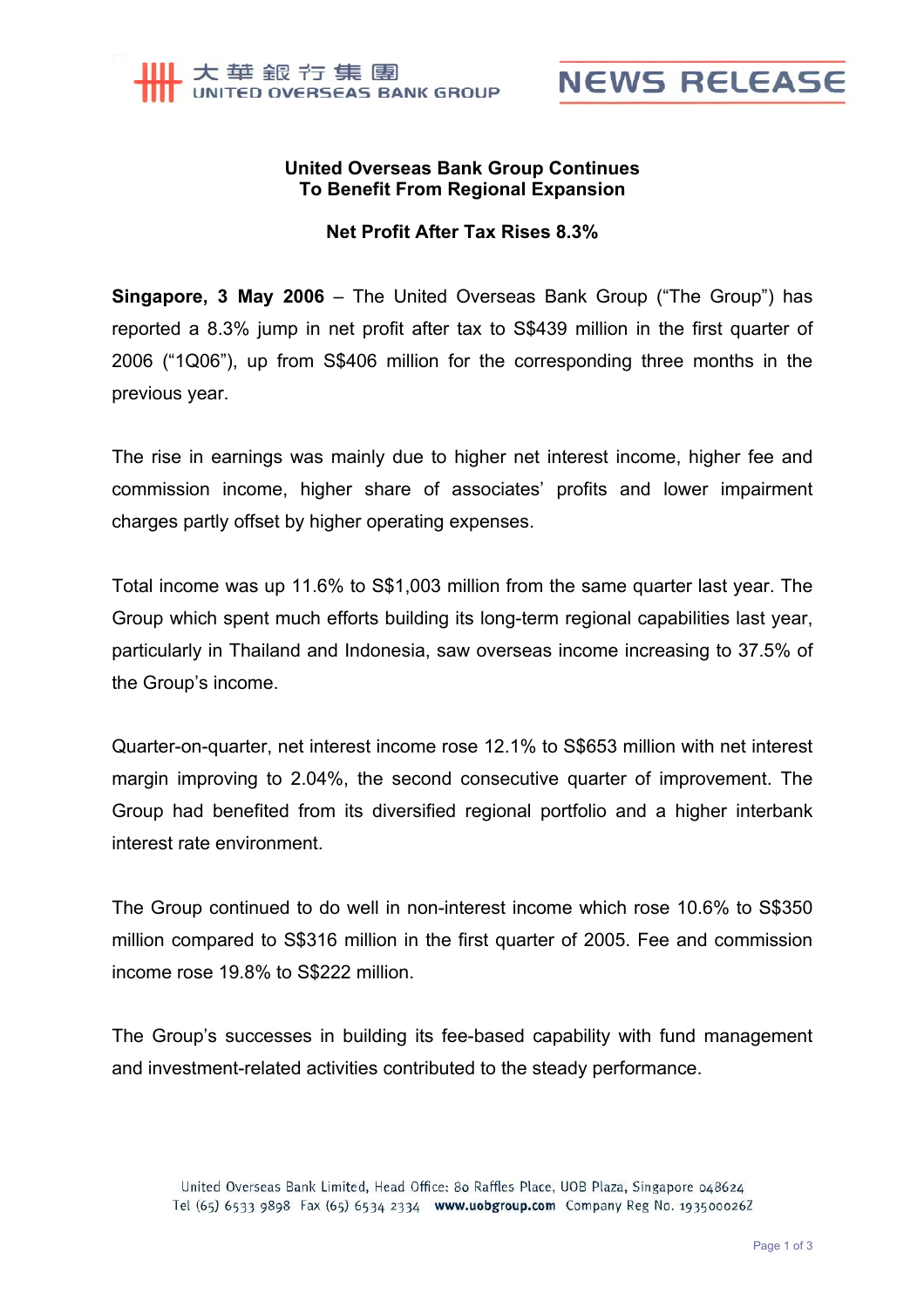The business and operating environment has also evolved. Globalisation, competition, customer sophistication, and a proliferation of products and services have created a more demanding environment. In view of that, the Group places emphasis in building capabilities to remain competitive. As such, staff costs rose 29.2% year-on-year and total operating expenses increased 24.1%.

As a result, the Group's expense-to-income ratio increased to 39.5% in 1Q06 due to continued investment in human resources, information technology, risk management and branch infrastructure to further sharpen its competitive edge.

The Group maintained its leadership position in the consumer and SME markets and will further extend that success to the region, particularly in Malaysia, Thailand and Indonesia. To date, 33% of the Group's asset comes from outside of Singapore.

Year-on-year, customer loans rose 5.2% to S\$67,445 million, whilst customer deposits increased 10.1% to S\$88,138 million. In particular, housing loans increased by S\$471 million during the quarter to S\$17,103 million. Year-on-year, housing loans surged by S\$1,250 million.

The Group's asset quality continues to be robust. Its non-performing loans fell 16.5% year-on-year, dropping from S\$4,728 million to S\$3,950 million. Loan impairment charges for 1Q06 was S\$59 million and the coverage ratio for NPL increased further to 69.3%.

Earnings per share continued to improve, rising another 2.0% to a record 114.6 cents. The Group reported a return on equity of 11.9%, up from 11.8% in the corresponding period last year. Shareholders' equity increased by 10.9% to S\$15,453 million, up from S\$13,935 million as at 31 March 2005.

With the regional units in place, the Group now has a regional network of 408 branches and over 500 ATMs, giving an expanded platform to serve customers' needs.